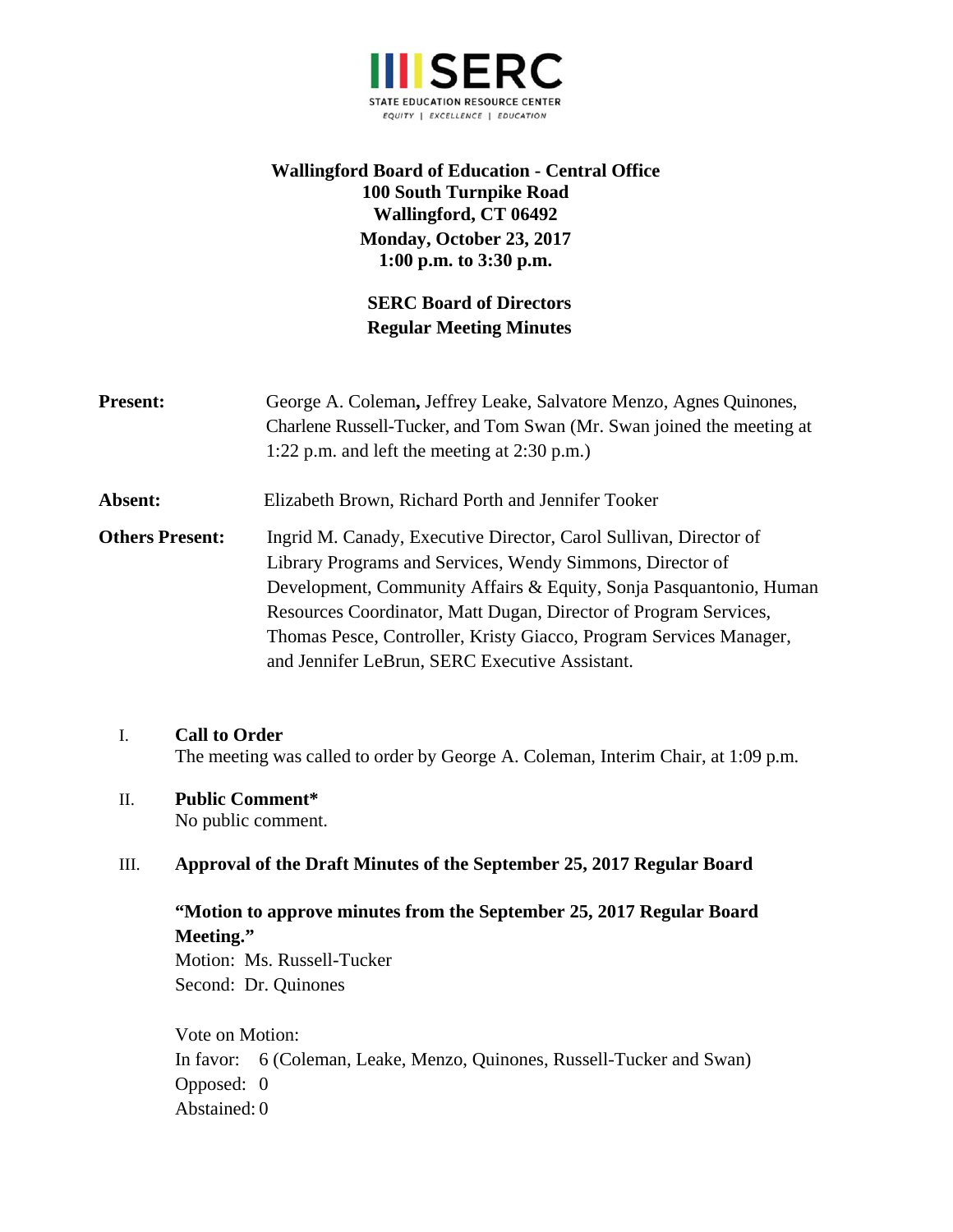### IV. **Mr. Coleman proposed a motion to go out of order on the agenda.**

#### **"Motion to approve reorder of agenda items."**

Motion: Dr. Quinones Second: Dr. Menzo

Vote on Motion: In favor: 6 (Coleman, Leake, Menzo, Quinones, Russell-Tucker and Swan) Opposed: 0 Abstained: 0

#### V. **Action Items**

a. Approval of SERC Executive Director Contract

Agenda Item Tabled.

b. Approval of Resolution to Update MassMutual Eligibility Status

Ms. Pasquantonio read the resolution for the record and reviewed the resolution language in detail.

There was general discussion.

#### **RESOLUTION OF STATE EDUCATION RESOURCE CENTER**

#### **RE: STATE EDUCATION RESOURCE CENTER TSA PLAN (THE PLAN)**

The undersigned Officer of the State Education Resource Center hereby certifies that the following resolutions were duly adopted by the Organization on \_\_\_\_\_\_\_\_\_\_\_\_\_\_\_, and that such resolutions have not been modified or rescinded as of the date hereof:

RESOLVED, that the form of the attached Amendment Number One, presented to this meeting is hereby approved and adopted and that the proper Officers of the Organization are hereby authorized and directed to execute the Amendment.

RESOLVED, that the proper Officers of the Organization shall act as soon as possible to notify the employees of the Company of the adoption of Amendment One by delivering to each employee a copy of the summary description of the amendment in the form of the Summary of Material Modifications presented to this meeting, which form is hereby approved.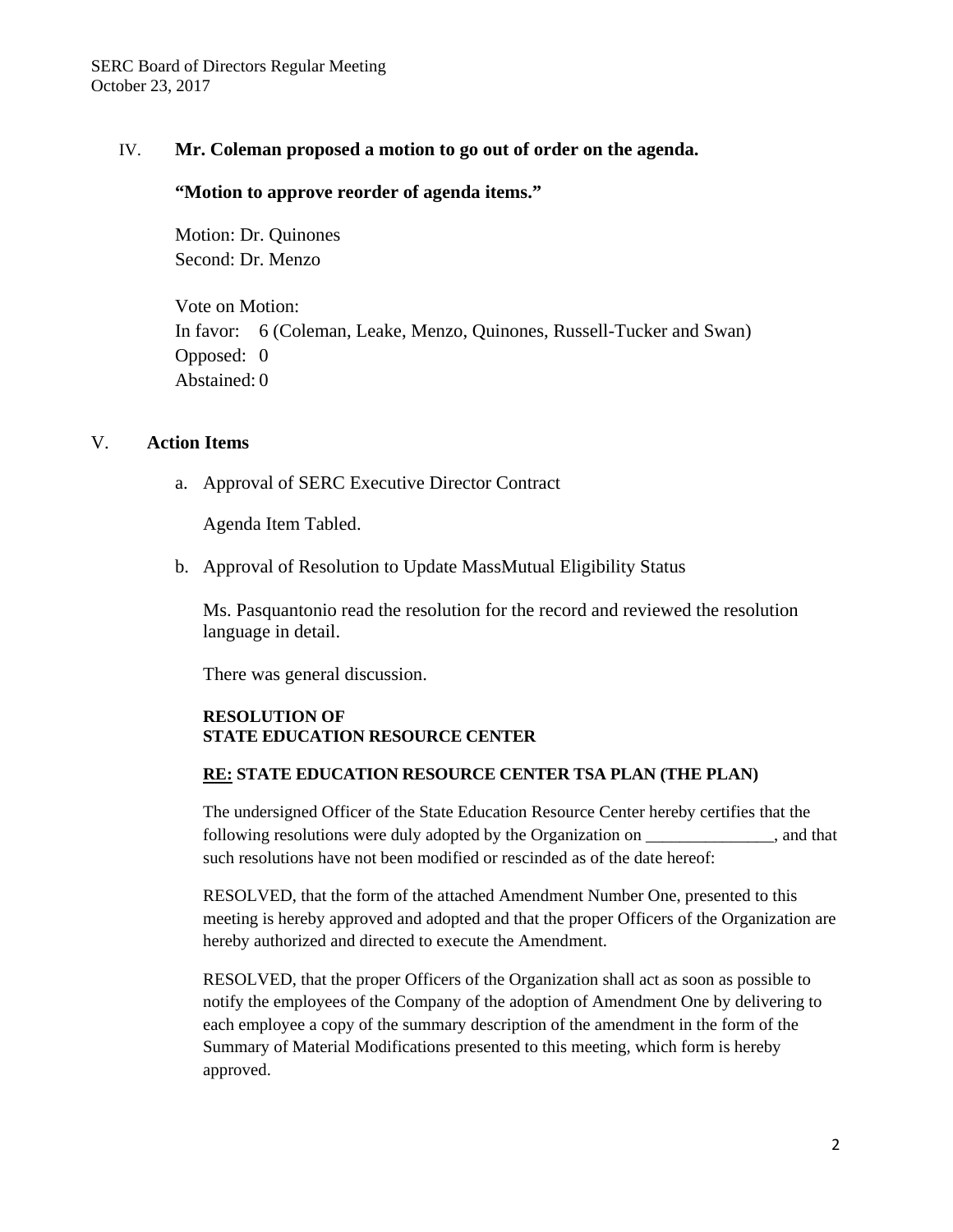## **"Motion to Adopt Resolution to Update MassMutual Eligibility Status."**

Motion: Mr. Leake Second: Dr. Menzo

Vote on Motion: In favor: 6 (Coleman, Leake, Menzo, Quinones, Russell-Tucker and Swan) Opposed: 0 Abstained: 0

# **VI. Items for Discussion**

No Items for Discussion.

# **VII. Agency Updates from Ingrid M. Canady, Executive Director**

a. 17-18 Budget Changes

Ms. Canady reviewed the revenue and expenditures spreadsheet in detail and discussed the current budget status. Ms. Canady is hopeful that the 17-18 budget from the department will be signed when the State Budget is approved. There was general discussion.

Ms. Canady shared a copy of the National Education Association, Educational Support Professionals Professional Growth Continuum, with Board Members. SERC was a collaborator on the document and feels that this collaboration/publication elevates SERC to a National Level. An electronic copy will be provided to all Board Members when it becomes available.

There was general discussion.

Mr. Coleman suggested that the document be sent to the State Board of Education's Co-Chairs.

# **VIII.** Updates from George A. Coleman, Interim Chair

a. SERC Board of Directors Vacancies

Mr. Coleman shared that regular outreach continues regarding the vacancies on the SERC Board of Directors as well as the appointment of a Board Chair.

Mr. Coleman asked that all current Board Members remind their appointing authorities that they are responsible for their appointments to the Board. All appointing authorities have received a list of suggested members.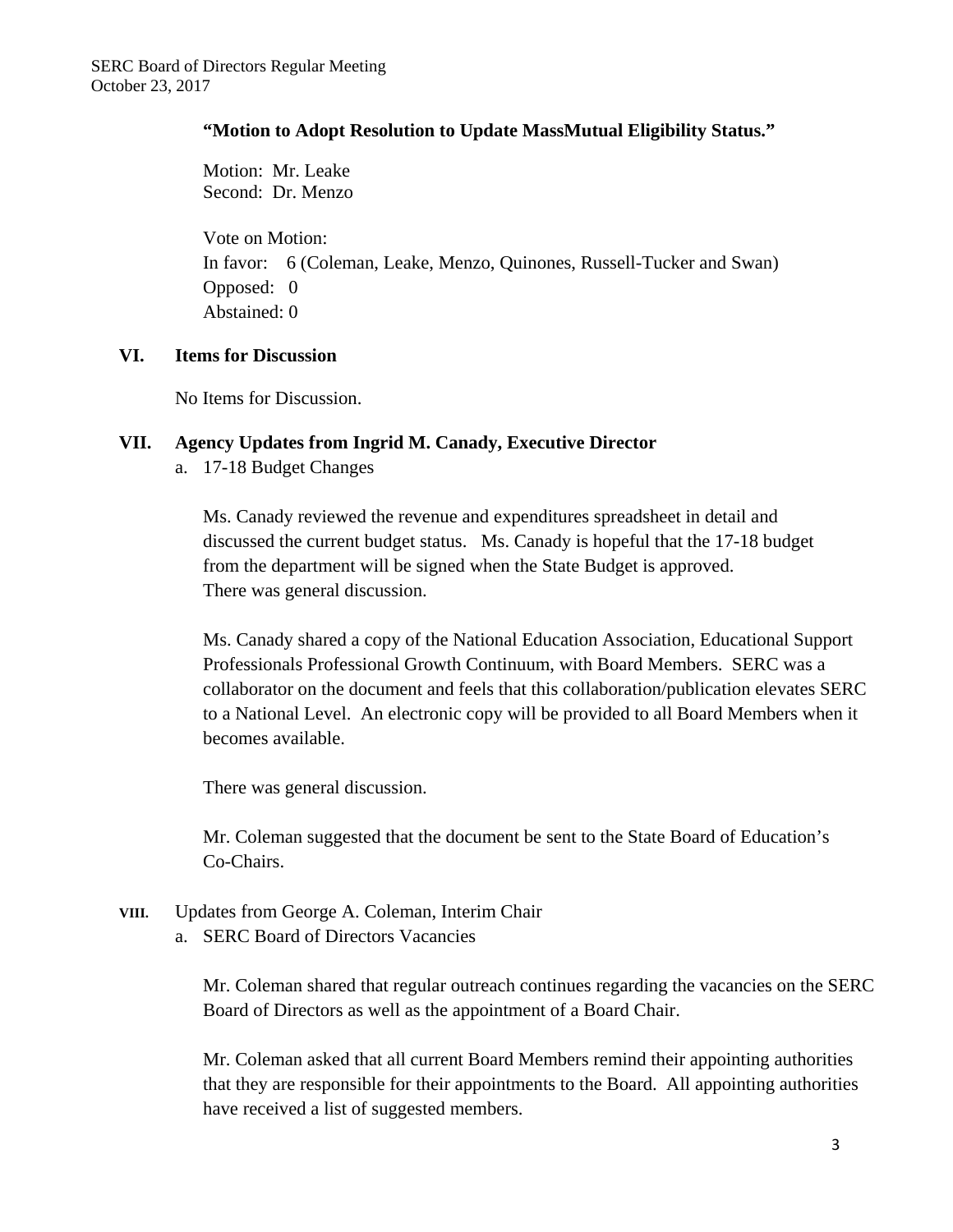## b. Board of Directors Retreat

Mr. Coleman shared that it would be beneficial for the Board of Directors to participate in a retreat soon after the holidays. Agenda items would include open Board appointments and the future direction of SERC and what is needed to sustain it.

A meeting date for the retreat will be discussed at the next Regular Meeting of the Board of Directors.

# **IX. SERC Foundation Update**

a. Update from Jeffrey Leake, Chairperson, SERC Foundation

The SERC Foundation Board of Directors last met on September 12, 2017. Unfortunately, a quorum was not met, but conversations did occur and current bylaws were reviewed.

Mr. Leake attended the first date of the diversity training that was provided through the William Caspar Graustein Memorial Fund Grant awarded to the SERC Foundation. Glenn Singleton, President of Pacific Educational Group, presented to the group.

The next annual Dismantling Racism conference is scheduled for May 11, 2018. The location is to be determined.

Mr. Leake was also able to attend the Developing Tomorrow's Professionals Recognition Breakfast honoring the group of students that participated as part of the 2017 summer cohort. As stated by Mr. Leake "It was a very engaging and inspiring event".

## **X. Executive Session**

**"Motion to enter into Executive Session for the Purpose of Discussing SERC Relocation and SERC's Fiscal Operations."** 

Motion: Dr. Quinones Second: Ms. Russell-Tucker